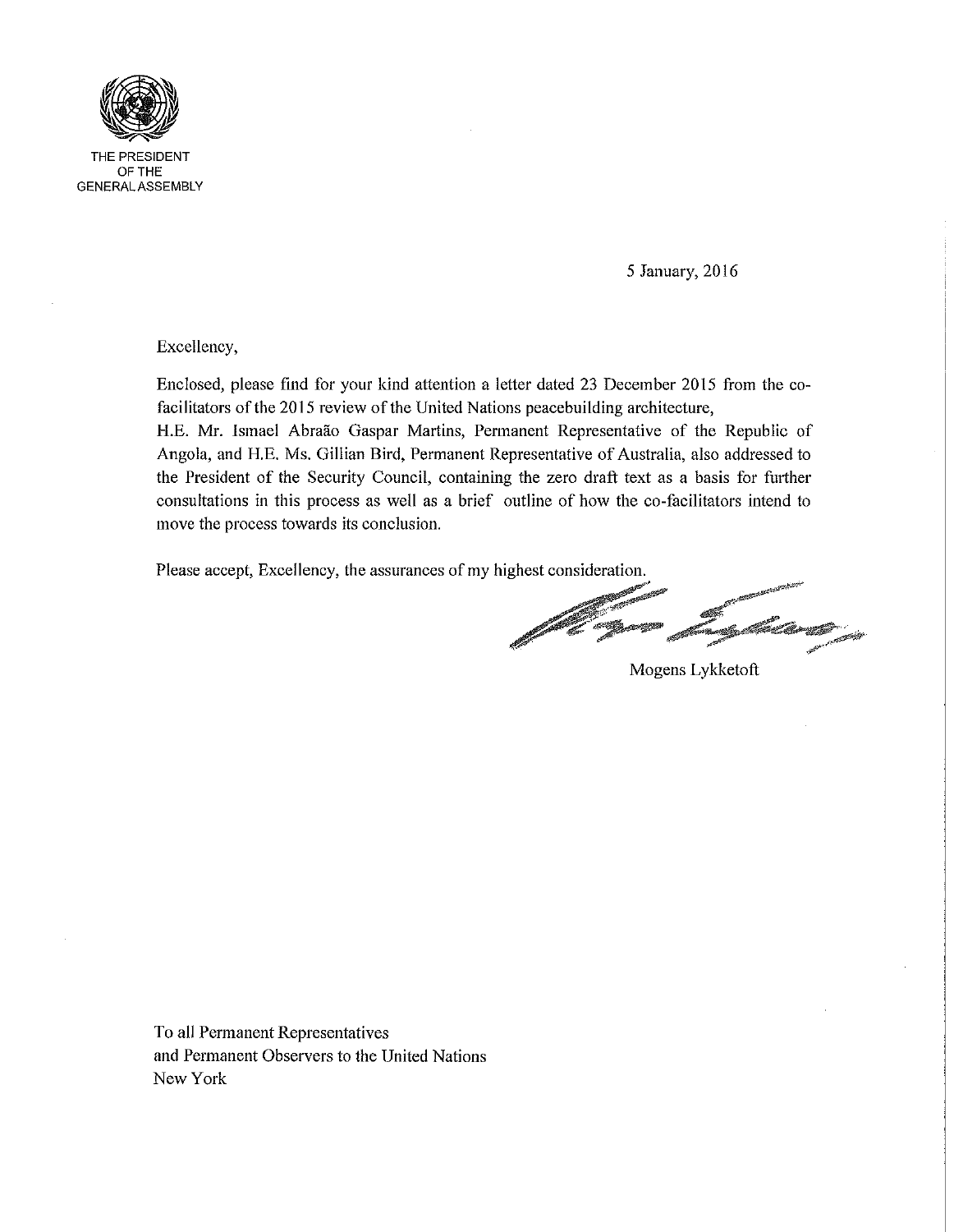



23 December 2015

Excellencies,

As co-facilitators of the intergovernmental stage of the Review of the United Nations Peacebuilding Architecture, we have the honour to enclose herewith the zero draft text that will serve as the basis for consultations on a draft General Assembly resolution, and a draft Security Council resolution, to be adopted in parallel by those respective bodies. This text was shared with UN Member States during an open informal meeting of the General assembly on 17 December 2015, which was organised with your kind support.

The draft text we have presented seeks to reflect comprehensively the key themes and recommendations of the Report of the Advisory Group of Experts, and for which strong support has been expressed by Member States to us during our preliminary consultations with the UN membership, regional groups, and during bilateral discussions.

Our aim through this process is to negotiate the substantive elements of the parallel resolutions on the basis of the enclosed draft text, which has been crafted as a General Assembly resolution for ease of reference. Once consultations on the substance are completed, we plan to make necessary technical adjustments to distinguish between the General Assembly and Security Council versions of the text, before sending them to the respective bodies for consideration. This is consistent with the outcomes of the 2005 and 2010 processes, where parallel and substantively identical resolutions were adopted.

His Excellency Mogens Lykketoft President of the General Assembly New York

Her Excellency Samantha Power President of the Security Council New York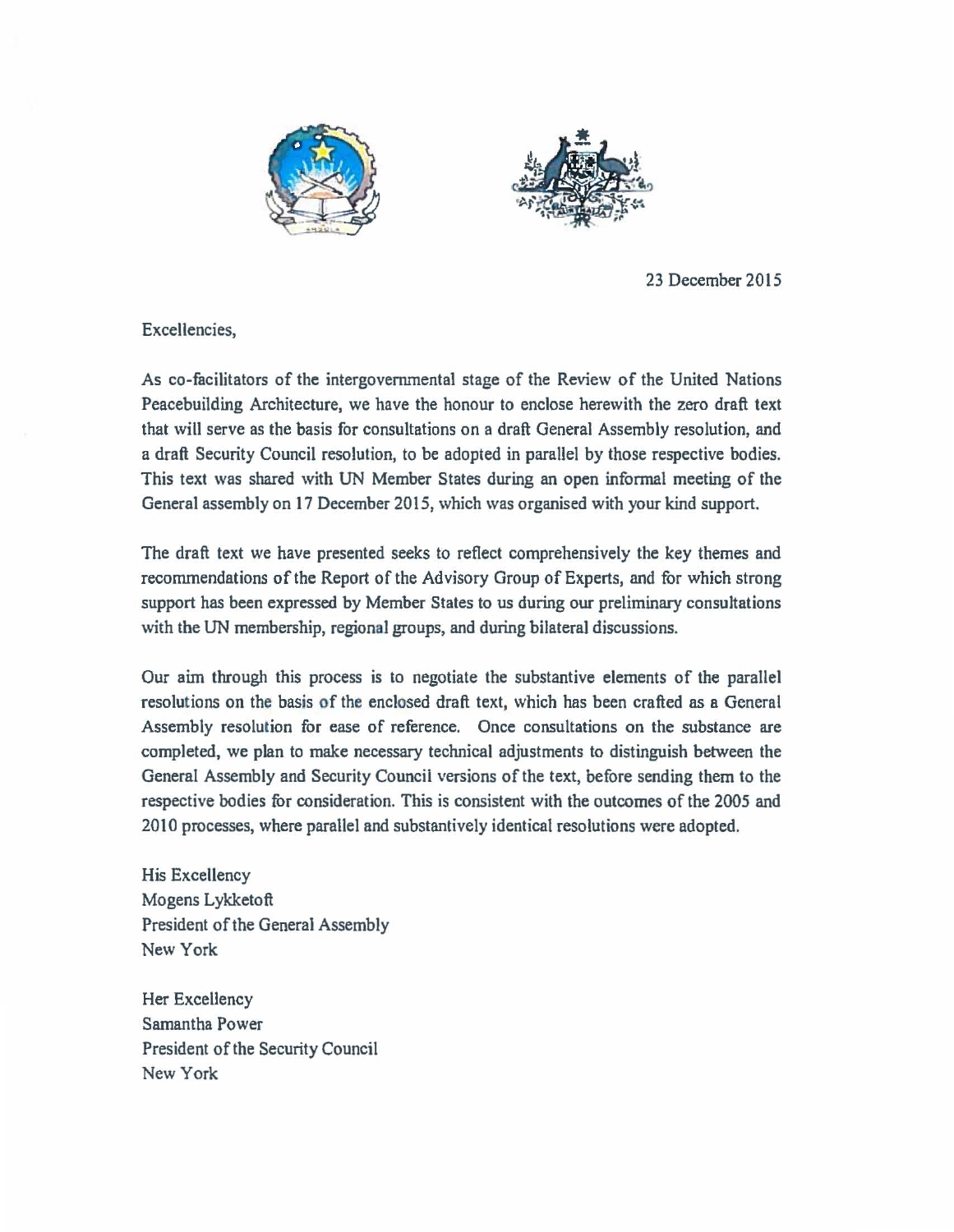Towards this end, we intend to convene an open infonnal meeting of the General Assembly in mid-January, at the Permanent Representative level, to hear the general views and responses of Member States to the zero draft text. Expert-level informalinformal consultations on the text will commence immediately follow this meeting.

Based on the feedback we receive on the draft during the informal-informals, we plan to produce and distribute revised versions of the text, as the process progresses. It remains our intention to conclude the intergovernmental stage of the Review during the first quarter of 2016, in line with the revised timeline.

We look forward to the active engagement of delegations, and to your ongoing support, throughout the consultation process.

We would be grateful if this letter could be circulated to the membership of the UN General Assembly and UN Security Council, respectively.

Please accept, Excellencies, the assurances of our highest consideration.

H.E. Mr. Ismael Abraao Gaspar Martins Permanent Representative of the Republic of Angola

Sil Brid

H.E. Ms. Gillian Bird Permanent Representative of Australia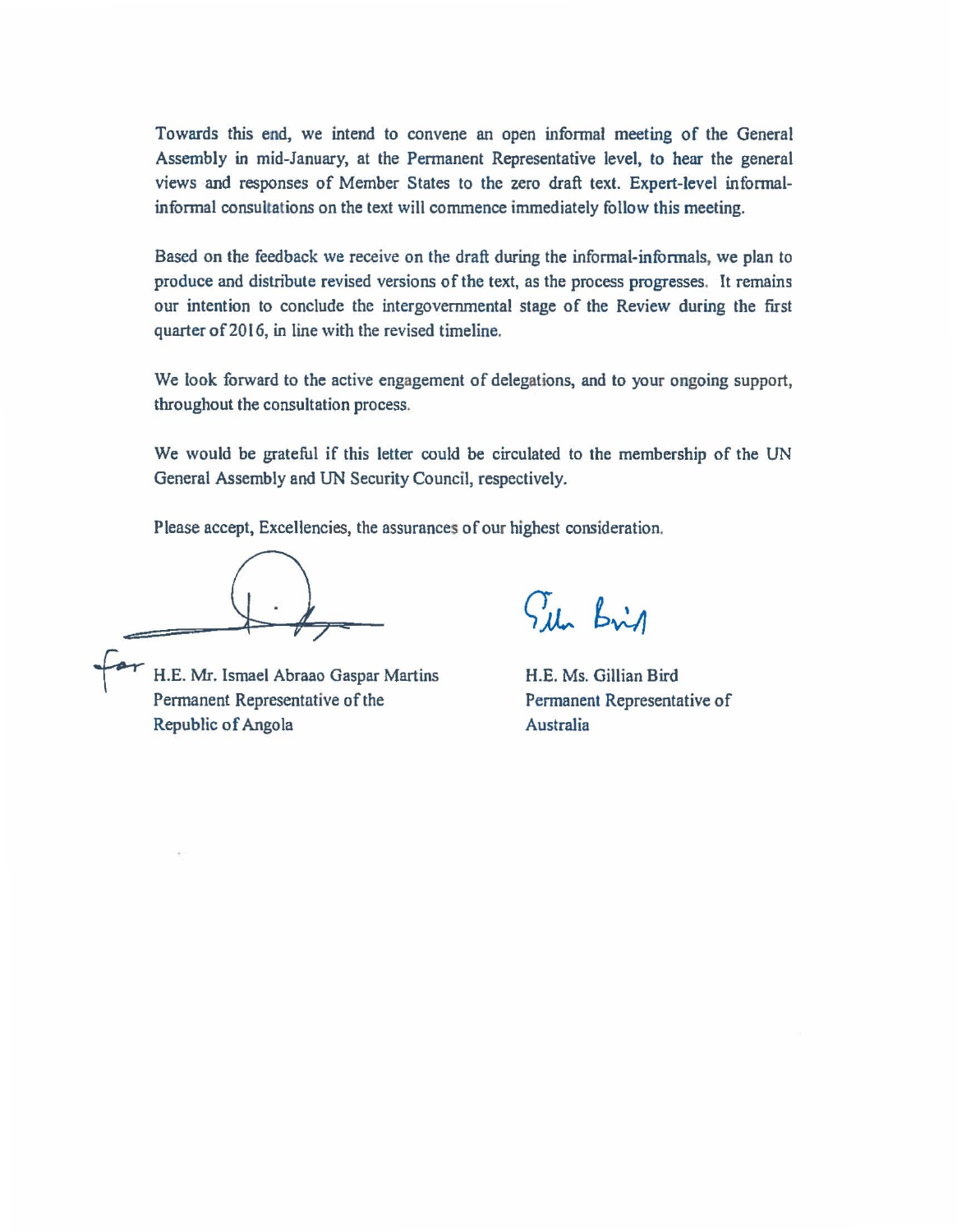## **Review of the United Nations peacebuilding architecture**

## *The General Assembly,*

- 1. *Reaffirming* its resolution 60/180, 60/287 and 65/7, *recalling* its resolutions 69/313, 70/6 and 70/1, and *recalling* United Nations Security Council resolutions 2171 (2014), 1325 (2000) and its subsequent resolutions, and 2250 (2015) and the Statements of the President of the Security Council S/PRST/2001/5, S/PRST/2011/4, S/PRST/2012/29 and S/PRST/2015/2,
- 2. *Guided by* the principles and purposes of the Charter of the United Nations,
- 3. *Taking note* of the report of the High-Level Independent Panel on Peace Operations<sup>1</sup> and the report of the Secretary-General<sup>2</sup>, welcoming the report of the Secretary-General of 17 September 2015 (S/2015/716) submitting the results of the Global Study on the implementation of resolution  $1325(2000)^3$ ,
- 4. *Recalling* resolution 70/1, entitled "Transforming our world: the 2030 Agenda for Sustainable Development , and in particular the call for the promotion of peaceful and inclusive societies providing access to justice for all and building effective, accountable and inclusive institutions at all levels,
- 5. *Deeply concerned* by the high human cost and suffering caused by the significant number of simultaneous security and humanitarian crises facing the world, and the unprecedented strain that this is placing on the United Nations' system,
- 6. *Recalling* the determination of the peoples of the United Nations to save succeeding generations from the scourge of war, and in this regard, recognizing that sustaining peace is a core principle of the Charter of the United Nations which should flow through all the organization's engagements before, during and after violent conflict,
- 7. *Recognizing* that development, peace and security and human rights are interlinked and mutually reinforcing,
- 8. *Reiterating* the need for a comprehensive approach to sustainable peace, the prevention of conflict and addressing its root causes, including through strengthening the rule of law at international and national levels and promoting sustained economic growth, poverty eradication, social development, sustainable development, national reconciliation, good governance, democracy, gender equality and respect for, and protection of, human rights,
- 9. *Recognizing* that peacebuilding is an inherently political process aimed at preventing the outbreak, the recurrence or continuation of conflict, and therefore encompasses a wide range of political, developmental, humanitarian and human rights programmes and mechanisms,
- 10. *Reaffirming* the primary responsibility of national authorities in driving and directing priorities, strategies and activities for peacebuilding, that take into account the needs of all segments of society, and that inclusive national ownership of these efforts is key to effective national peacebuilding processes,
- 11. *Recognizing* that sustainable peace and security requires an integrated and coherent approach among political, security and developmental actors, within and outside of the United Nations system, and which is essential for improving respect for human rights, advancing gender equality, strengthening the rule of law, and advancing economic development in conflict-affected countries,

l  $1 A/70/95 - S/2015/446.$ 

 $2 A/70/357 - S/2015/682.$ 

<sup>3</sup> S/2015/716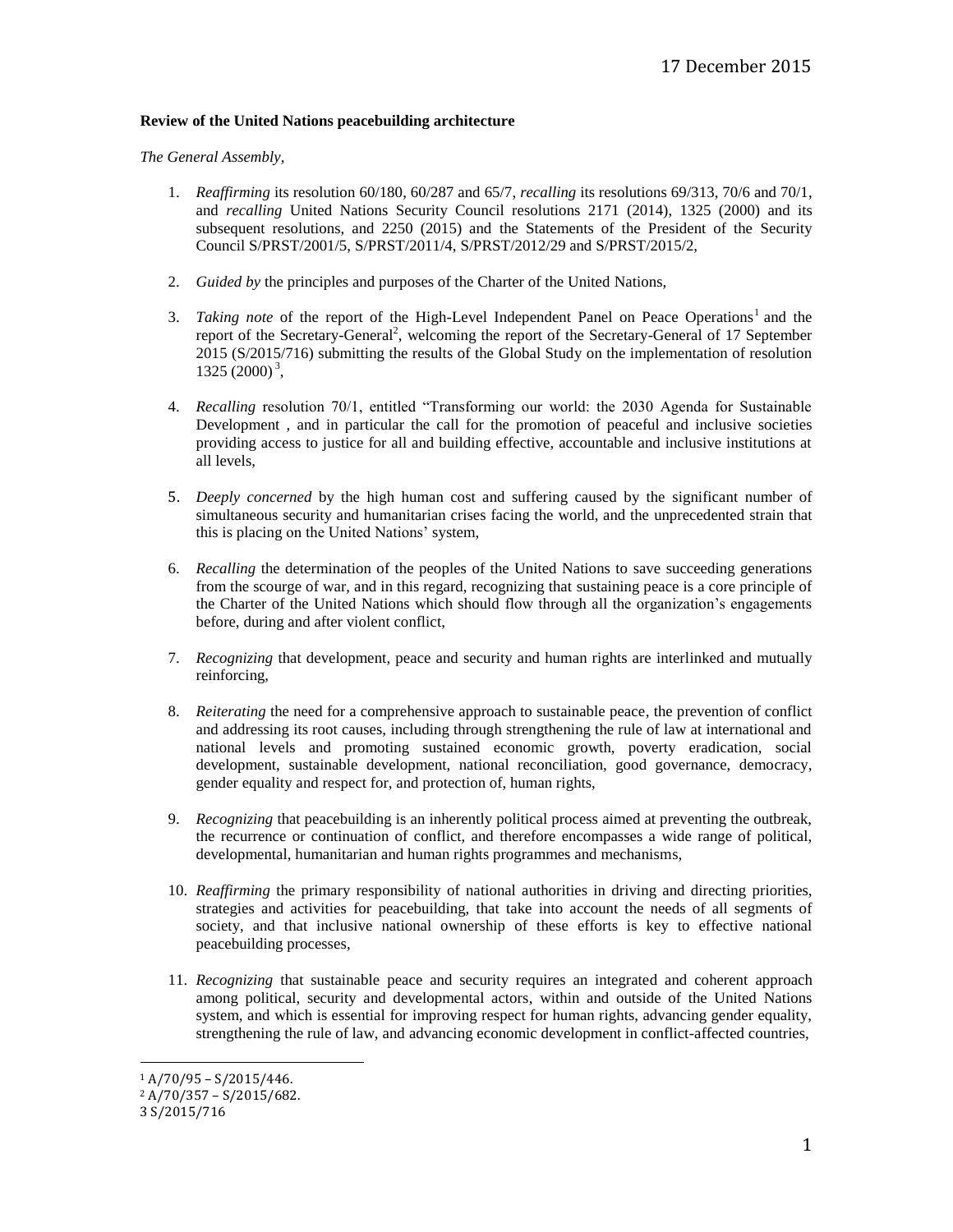- 12. *Recognizing* also the vital role of the United Nations in sustaining peace, preventing conflicts, assisting parties to conflicts to end hostilities and move towards recovery, reconstruction and development and in mobilizing sustained international attention and assistance,
- 13. *Recognizing* that effective peacebuilding is the responsibility of the entire United Nations system, and in this regard, emphasizing the importance of joint analysis and effective strategic planning across the United Nations system in its engagement with conflict-affected countries,
- 14. *Recognizing* that sustaining peace requires coherence, sustained engagement and coordination between the General Assembly, the Security Council, and the Economic and Social Council, consistent with their mandates as set out in the United Nations Charter,
- 15. *Welcoming* the work of the Peacebuilding Commission as a dedicated intergovernmental advisory body to bring a strategic approach and coherence to international peacebuilding efforts, and recognizing the valuable work of the country specific configurations in this regard,
- 16. *Emphasizing* the importance of strong leadership in United Nations country operations in bringing together the United Nations system around a common strategy for sustaining peace, and in this regard, stressing the need for more coordinated, coherent and integrated peacebuilding efforts, including between United Nations missions, United Nations country teams and other regional and development actors, in ensuring greater efficiency and effectiveness in the delivery of critical peacebuilding tasks,
- 17. *Recognizing* the need for United Nations' peacebuilding work to have adequate, predictable and sustained financing in order to effectively carry out its core function of assisting countries to sustain peace and prevent them lapsing or relapsing into conflict,
- 18. *Welcoming* the valuable work undertaken by the Peacebuilding Fund as a catalytic, rapid-response and flexible pre-positioned pooled fund providing financing to activities to sustain peace in conflict-affected countries, and in advancing strategic alignment within the United Nations system and between the United Nations and the international financial institutions,
- 19. *Recognizing* the importance of strategic partnerships and pooled funding between the United Nations, bilateral and international donors, multilateral financial institutions, and the private sector in order to share risks and maximize the impact of peacebuilding efforts,
- 20. *Recognizing* that the scale of the challenge of sustaining peace requires close strategic and operational partnerships between the United Nations and other key stakeholders, including international, regional and sub-regional organizations, international financial institutions, civil society organizations, women's groups, youth organizations and the private sector,
- 21. *Reaffirming* the important role of women in the prevention and resolution of conflicts and in peacebuilding, and stressing the importance of their equal participation and full involvement in all efforts for the maintenance and promotion of peace and security and the need to increase their role in decision-making with regard to conflict prevention and resolution and peacebuilding,
- 22. *Reaffirming* the important role youth can play in the prevention and resolution of conflicts and as a key aspect of the sustainability, inclusiveness and success of peacekeeping and peacebuilding efforts,

OP1 *Welcomes* the report of the Advisory Group of Experts on the Review of the Peacebuilding Architecture entitled the 'Challenge of Sustaining Peace'<sup>4</sup>;

 $\overline{a}$ 

<sup>4</sup> A/69/968–S/2015/490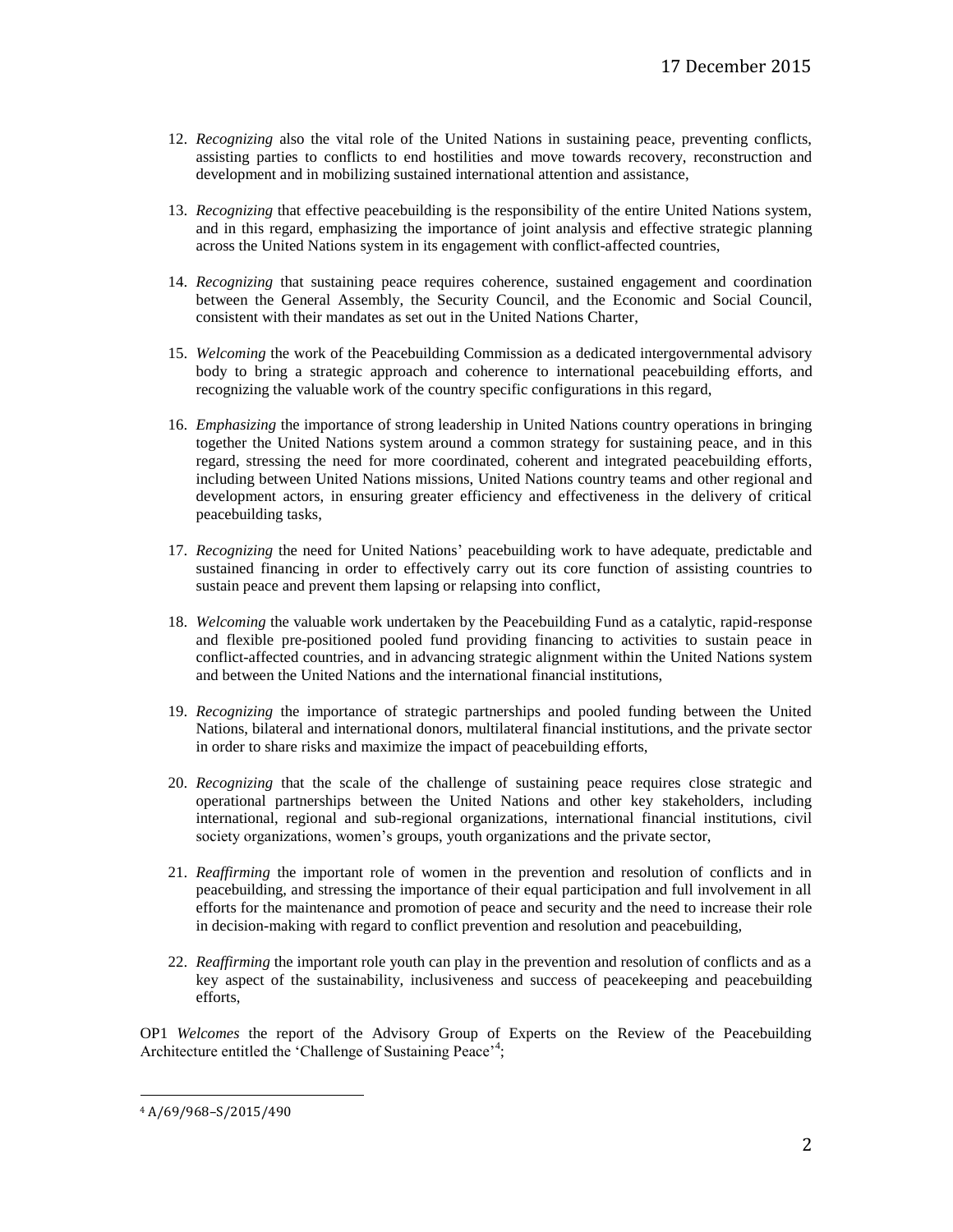OP2 *Emphasizes*, acting concurrently with the Security Council, in accordance with Article 7 of the Charter of the United Nations, and recalling UN General Assembly resolution 60/180, that the main purposes of the Peacebuilding Commission, as an intergovernmental advisory body, should be:

- a) To provide political accompaniment and advocacy, and bring sustained international attention to countries at risk of lapsing or relapsing into conflict,
- b) To promote an integrated, strategic and coherent approach to peacebuilding and to ensure that relevant development, human rights, political and security-related activities of the United Nations are mutually reinforcing,
- c) To serve a bridging role between the three principal organs of the United Nations in the area of peacebuilding,
- d) To bring together all relevant actors to marshal resources for sustaining peace,
- e) To serve as a forum to convene all relevant actors within and outside the United Nations, including from national authorities, Member States, United Nations missions and country teams, international, regional and sub-regional organizations, international financial institutions, civil society, women's groups, youth organizations and the private sector,

OP3 *Encourages* the Peacebuilding Commission to diversify its working methods in order to enable it to consider with flexibility a wider array of countries, regions and relevant cross-cutting issues, with a greater emphasis on contributing to conflict prevention, and with a view to, *inter alia*, further strengthening the relationship between the Peacebuilding Commission and Peacebuilding Fund, promoting the importance of gender sensitive peacebuilding, and sharing good practice, in line with the present resolution and the recommendations of the Advisory Group of Experts' report,

OP4 *Also encourages* the Peacebuilding Commission to review its rules of procedure to strengthen the continuity of its leadership and the role of its membership,

OP5 *Requests* the Peacebuilding Commission to include in its annual report information on progress in implementing the provisions of this present resolution relating to its working methods and rules of procedure,

OP6 *Acknowledges* the importance of strong coordination and coherence between the Security Council and the Peacebuilding Commission, and in this regard, *notes the intention of the Security Council to* regularly draw upon the specific, strategic and targeted advice of the Peacebuilding Commission, including to assist in ensuring that the formation, review and drawdown of peace operation mandates reflect the longer-term perspective required for sustaining peace,

OP7 *Emphasizes* that the advice of the Peacebuilding Commission should be drawn on when agreements that govern decisions on United Nations mission mandates and transitions, such as peacebuilding compacts, are agreed between the United Nations, the national authorities and other stakeholders as relevant,

OP8 *Recognizing* the important contributions of the United Nations development system and operational activities for development in sustaining peace, *decides to* include, in subsequent quadrennial comprehensive policy reviews, a specific focus on sustaining peace,

OP9 *Invites* the Economic and Social Council to pursue closer cooperation with the Peacebuilding Commission in support of the broader effort of promoting coherence and complementarity between the UN's development, human rights, humanitarian and peace and security efforts in conflict-affected countries,

OP10 *Recommends* the Human Rights Council consider dedicating an annual day to review the human rights dimensions of sustaining peace, with the participation of national human rights institutions, relevant civil society and, as appropriate, United Nations missions, United Nations country teams, including field offices of the Office of the United Nations High Commissioner for Human Rights, and United Nations gender advisers and other appropriate entities of the United Nations system,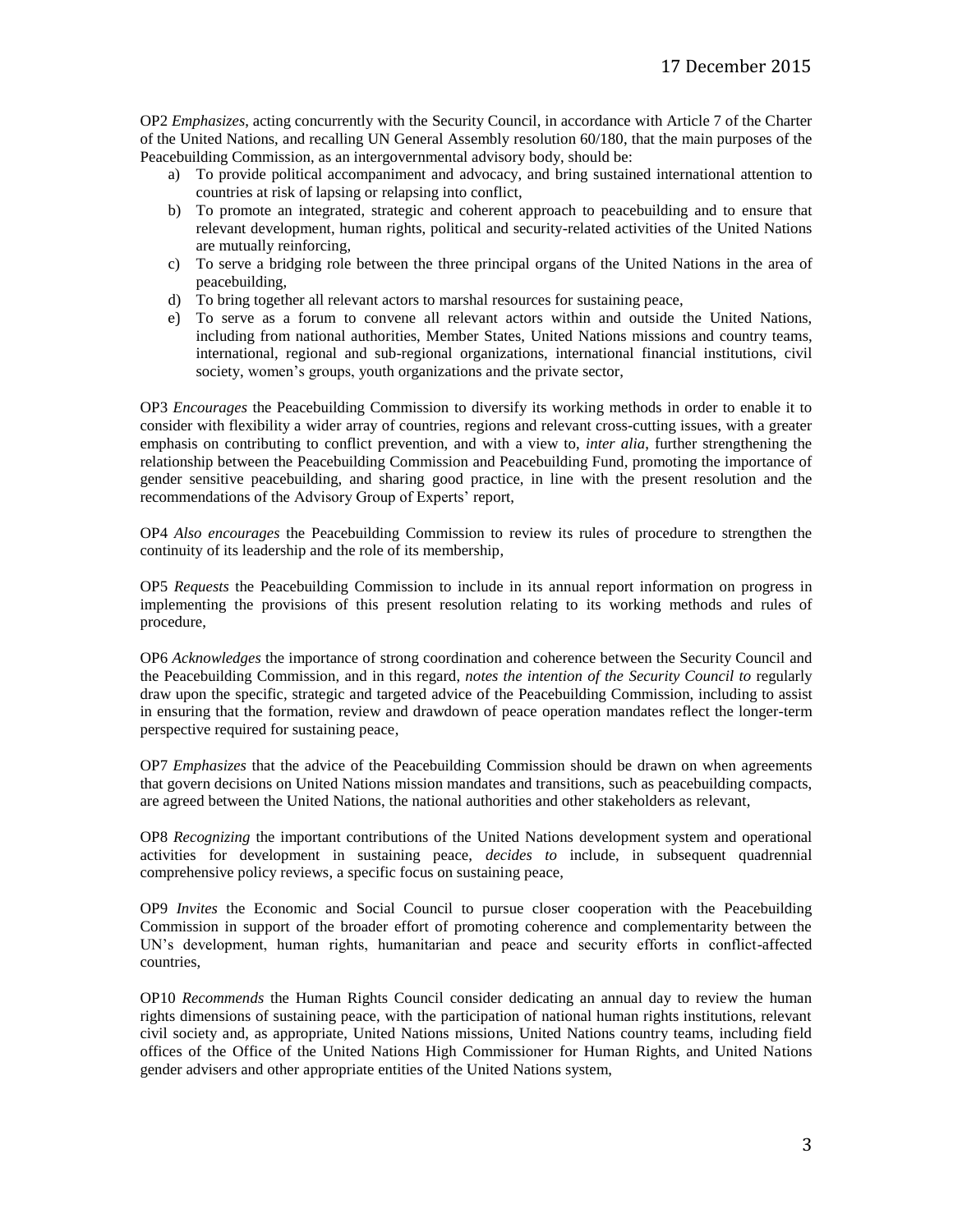OP11 *Encourages* the Human Rights Council to consider including a specific discussion on sustaining peace during the universal periodic reviews of conflict-affected countries,

OP12 *Decides* that the Peacebuilding Support Office should be revitalized, and reinforced as necessary, to support the enhanced Peacebuilding Commission, and to provide strategic advice to the Secretary-General, drawing together the expertise of the United Nations system to facilitate coherent system-wide action and support partnerships for sustaining peace,

OP13 *Welcomes* the Secretary-General's decision to request the United Nations Development Group to take forward a review of the current capacities of agencies, funds and programmes and looks forward to its finding,

OP14 *Reaffirms* the importance of inclusive national ownership in peacebuilding, whereby the responsibility to drive and direct efforts is broadly shared by the Government and all national stakeholders,

OP15 *Requests* the Secretary-General to explore options for strengthening the United Nations – World Bank collaboration in conflict-affected countries, in order to:

- a) marshal resources, and align regional and country strategies, to promote sustainable peace
- b) assist countries in creating an enabling environment for economic growth, foreign investment and job creation, and in the mobilization and effective use of domestic resources in conflict-affected countries, underscored by the principle of national ownership,
- c) support the creation of enlarged funding platforms bringing together the World Bank Group, bilateral donors and regional actors to pool resources, share and mitigate risk, and maximize impact for sustaining peace,
- d) enable and encourage regular exchanges on priority peacebuilding areas,

OP16 *Requests* the Secretary-General, in consultation with the Peacebuilding Commission, to invite international financial institutions to participate in an annual high-level working meeting with United Nations Member States and the United Nations system to discuss and assess joint approaches to sustaining peace and propose new initiatives for strengthening these efforts,

OP17 *Urges* the Peacebuilding Commission to consider holding an annual dialogue with regional and subregional organizations engaged in efforts to promote sustainable peace,

OP18 *Requests* the Secretary-General to pursue options to strengthen the United Nations' partnerships with regional and other development banks on strategic cooperation around efforts to sustain peace,

OP19 *Emphasizes* the need for predictable and sustained financing to United Nations peacebuilding activities, including through increased contributions, and strengthened partnerships with key stakeholders,

OP20 *Welcomes* the contributions made to the Peacebuilding Fund, *takes note* of the proposal in the Advisory Group of Experts' report to direct to the Peacebuilding Fund, on an annual basis, a symbolic one percent of the value of the total United Nations peace operations budgets, and *urges* all Member States, including non-traditional donors, to consider making voluntary contributions to the fund, including by building on the practice of making multi-year commitments to the fund,

OP21 *Decides* to strengthen its engagement with the Security Council to ensure that the peacebuilding components of peace operation mandates are accompanied by appropriate resources from UN budgets during missions and for ongoing peacebuilding activities, for a transitional period, after mission drawdown,

OP22 *Encourages* the Secretary-General to prepare country-by-country estimates of the overall funding needs for sustaining peace in conflict-affected countries over the long term, in order to help peacebuilding stakeholders better understand current investments, identify funding gaps, and promote global fundraising,

OP23 *Requests* the Secretary-General to promote gender-sensitive peacebuilding, including by meeting and surpassing the Secretary-General's target of allocating 15 percent of United Nations managed